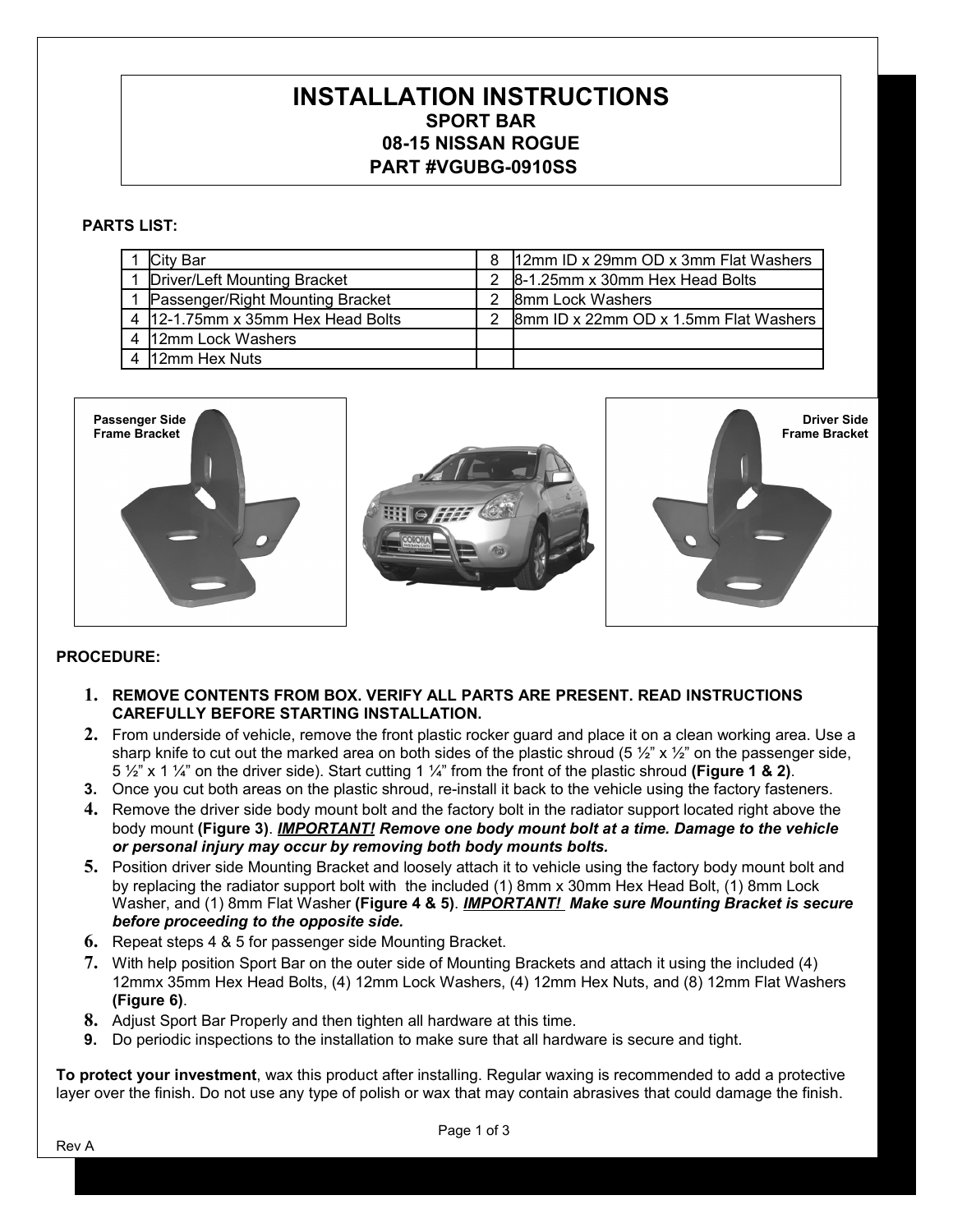**For stainless steel**: Aluminum polish may be used to polish small scratches and scuffs on the finish. Mild soap may be used also to clean the Sidebar.

**For gloss black finishes**: Mild soap may be used to clean the product.





**Driver Side Frame Bracket Inner View**





**Driver Side Frame Bracket Outer View**





Rev A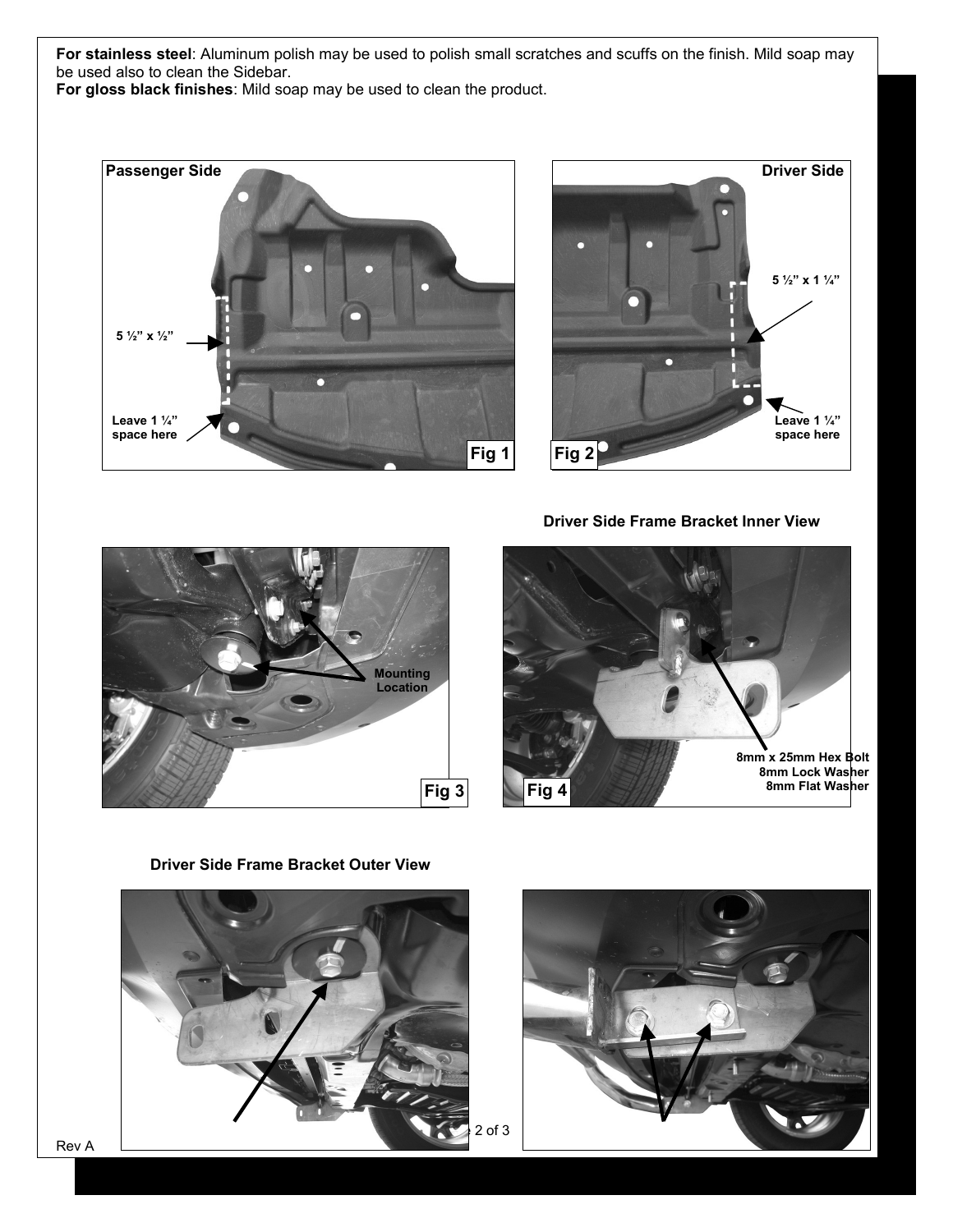**Factory Body** 



**Mount Bolt Fig 6 12mm Hex Nuts 12mm Flat Washers 12mm Lock Washers 12mm x 35mm Hex Bolts**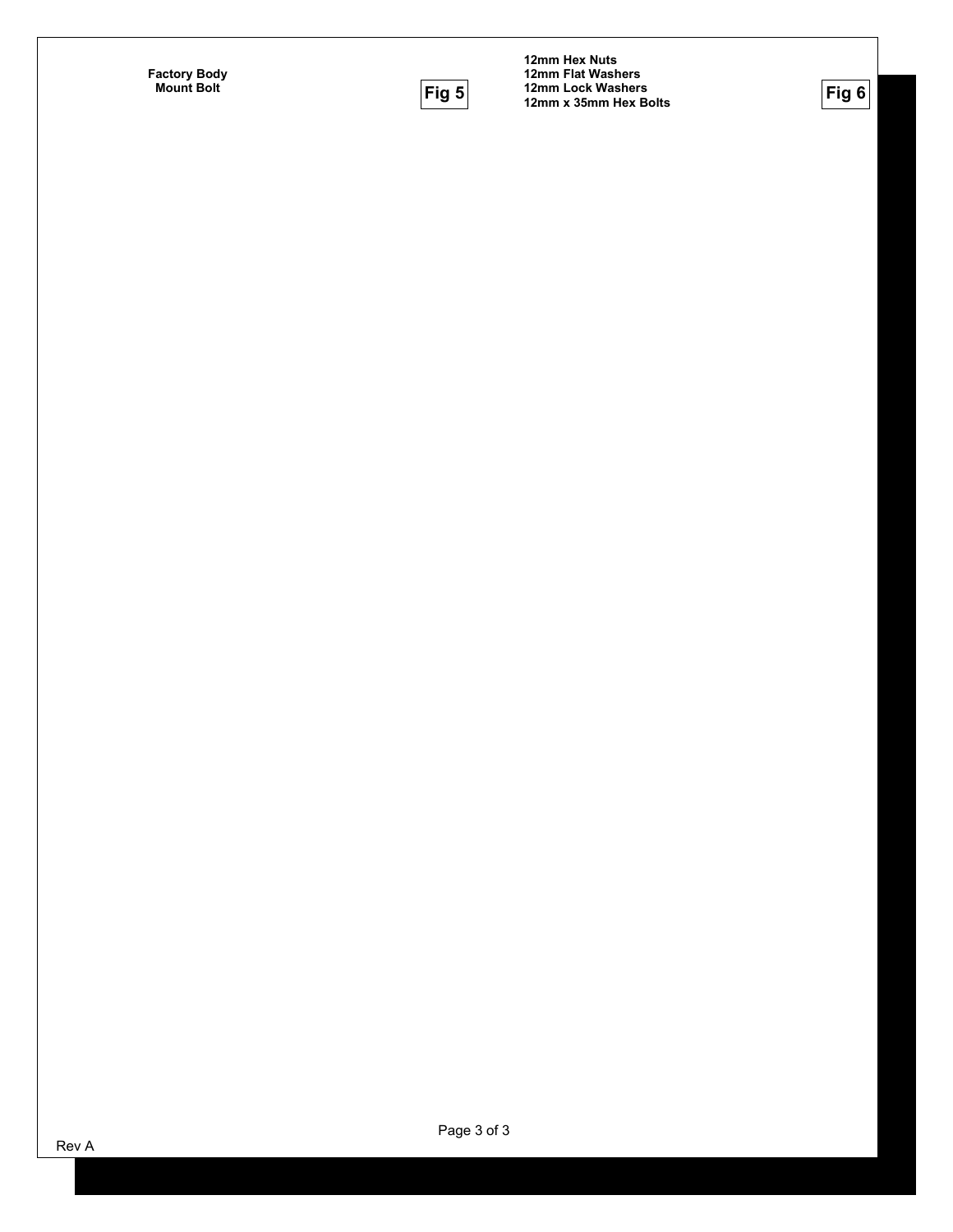# **INSTALLATION INSTRUCTIONS**

**PART # 0910/0935**

**BULL BAR FOR ROGUE 2008+**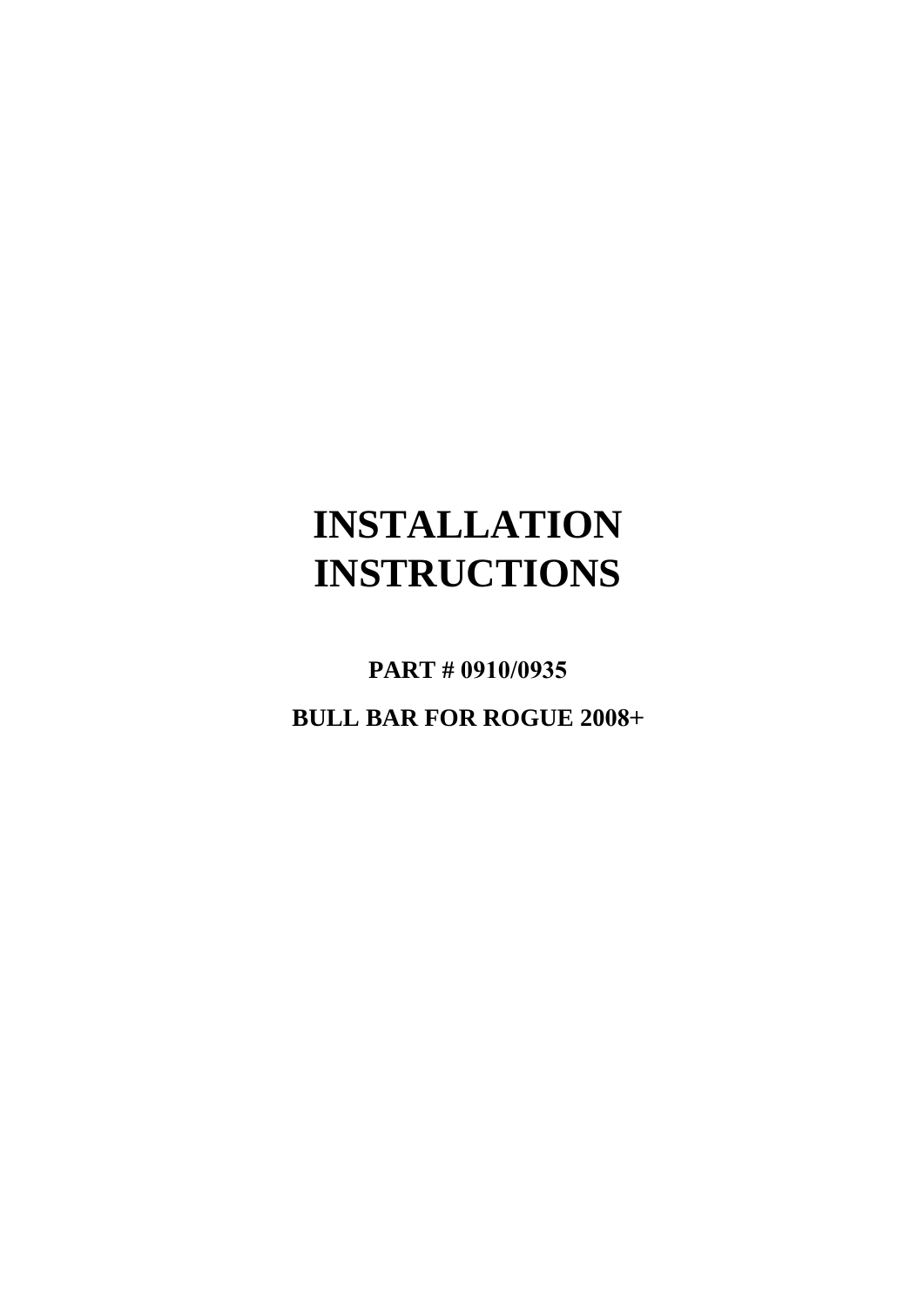## **INSTALLATION INSTRUCTION**

## ITEM NO.:0910/0935

## DESCRIPTION: BULL BAR FOR ROGUE 2009+

Attention:

- Please read this installation menu before installing this part. Protect your car properly in case there is any scratch might happen.
- You may need to periodically to re-tighten all hardware for safety use after installation.
- Installation pictures are only for your reference, there might be some differences between pictures and real parts but no affection for your fitting.

## PART LIST

| NO. | <b>NAME</b>       | OTY      | <b>REMARK</b> | NO.               | <b>NAME</b>   | OTY | <b>REMARK</b>    |
|-----|-------------------|----------|---------------|-------------------|---------------|-----|------------------|
|     | Bull Bar          |          |               | $\left( 4\right)$ | Large Washer  |     | $\Phi$ 12*30*3.0 |
| (2) | <b>Bracket</b>    |          |               | (5)               | Spring Washer |     | $\Phi$ 12        |
| (3) | Hexagon Head Bolt | $\Delta$ | M12x35        | $\left(6\right)$  | Hexagon Nut   |     | M12              |

## **INSTALLLATION PROCEDURES**

Step 1: Refer to the Part List to check if all hardware are included.

Step 2: First to install the brackets, but do not fasten.

Step 3: Install the side bar on the brackets, and according to the position of the bull bar to adjust the brackets and fitting kit. Step 4: Check if all hardware are installed and fasten them all.